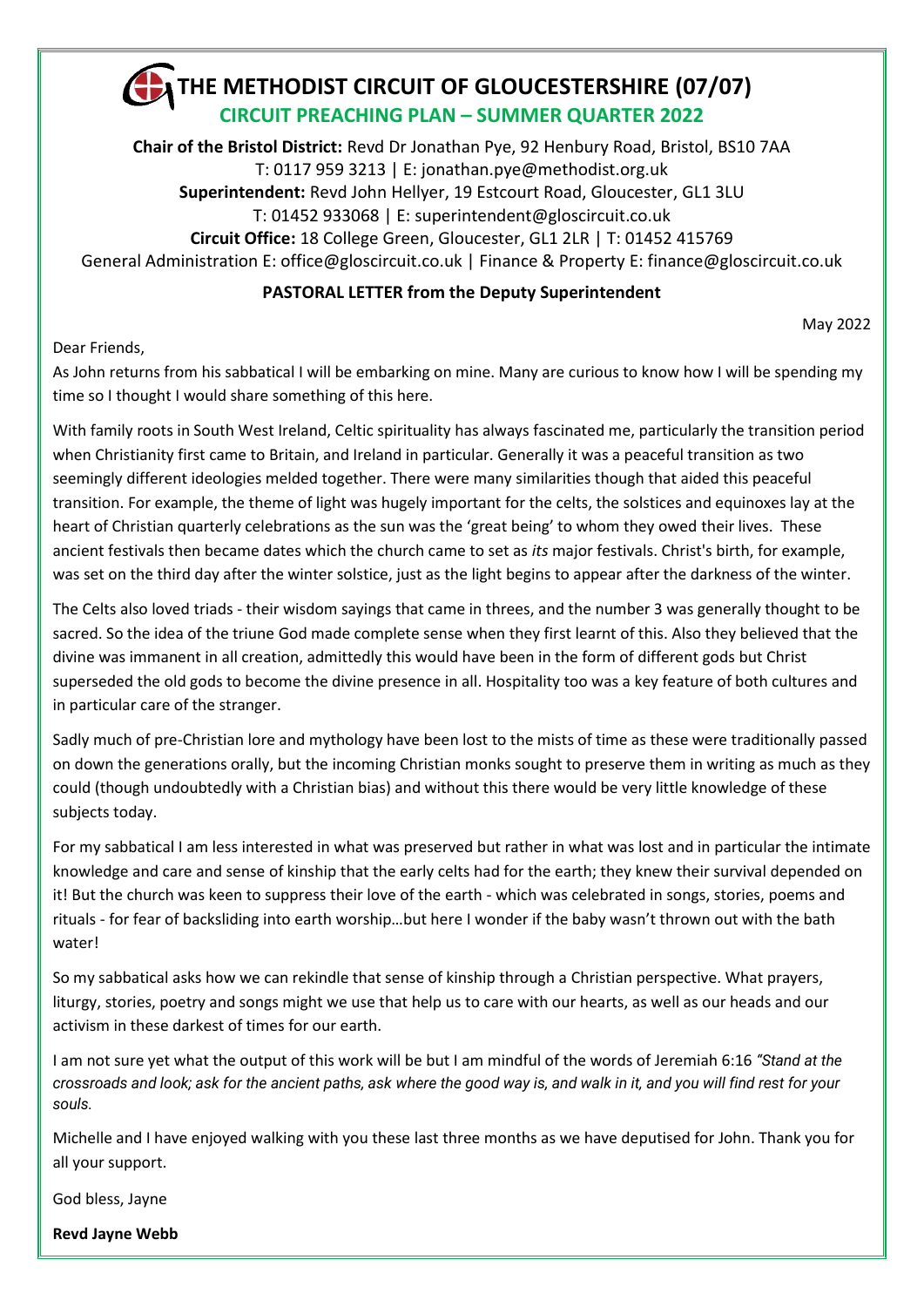#### **PREACHER AND CHURCH NEWS**

We offer our thanks and good wishes to those who are leaving us at the end of this Connexional Year; the Rev'd Andrew Biggs, Minister at Hucclecote and Lonsdale Road, and his wife Julie, Lay Worker at Lonsdale Road, the Revd Naomi Cooke, Minister at Bethesda, Hawling and North Cerney Fellowship, the Revd Noel Sharp, Minister at Tetbury.

We give our thanks to Rev'd John Kime for his years of service as minister at Barton Street and St John's Northgate as he enters retirement.

During this quarter some of our ministers will be taking their sabbatical: Rev'd Wendy Tucker (with annual leave) from 16 May to 31 August and Rev'd Jayne Webb (with annual leave) from 23 May to 31 August.

### **LECTIONARY READINGS – Year C**

**Sunday 5 June – Pentecost** Acts 2: 1-21; Genesis 11.1-9; Psalm 104: 24-34, 35b; Romans 8: 14-17; John 14: 8-17 (25-27) **Sunday 12 June – Trinity Sunday** Proverbs 8: 1-4, 22-31; Psalm 8; Romans 5: 1-5; John 16: 12-15 **Sunday 19 June – Ordinary 12** 1 Kings 19:1-4 (5-7) 8-15*a*; Psalms 42; 43; Galatians 3:23-29; Luke 8:26-39 **Sunday 26 June – Ordinary 13** 2 Kings 2:1-2, 6-14; Psalm 77:1-2, 11-20; Galatians 5:1, 13-25; Luke 9:51-62

**Sunday 3 July – Ordinary 14** 2 Kings 5:1-14; Psalm 30; Galatians 6:(1-6) 7-16; Luke 10:1-11, 16-20 **Sunday 10 July – Ordinary 15** Amos 7:7-17; Psalm 82; Colossians 1:1-14; Luke 10:25-37 **Sunday 17 July – Ordinary 16** Amos 8:1-12; Psalm 52; Colossians 1:15-28; Luke 10:38-42 **Sunday 24 July – Ordinary 17** Hosea 1:2-10; Psalm 85; Colossians 2:6-15 (16-19); Luke 11:1-13 **Sunday 31 July – Ordinary 18** Hosea 11:1-11; Psalm 107:1-9, 43; Colossians 3:1-11; Luke 12:13-21

**Sunday 7 August – Ordinary 19** Isaiah 1:1, 10-20; Psalm 50:1-8, 22-23; Hebrews 11:1-3, 8-16; Luke 12:32-40 **Sunday 14 August – Ordinary 20** Isaiah 5:1-7; Psalm 80:1-2, 8-19; Hebrews 11:29 – 12:2; Luke 12:49-56 **Sunday 21 August – Ordinary 21** Jeremiah 1:4-10; Psalm 71:1-6; Hebrews 12:18-29; Luke 13:10-17 **Sunday 28 August – Ordinary 22** Jeremiah 2:4-13; Psalm 81:1, 10-16; Hebrews 13:1-8, 15-16; Luke 14:1, 7-14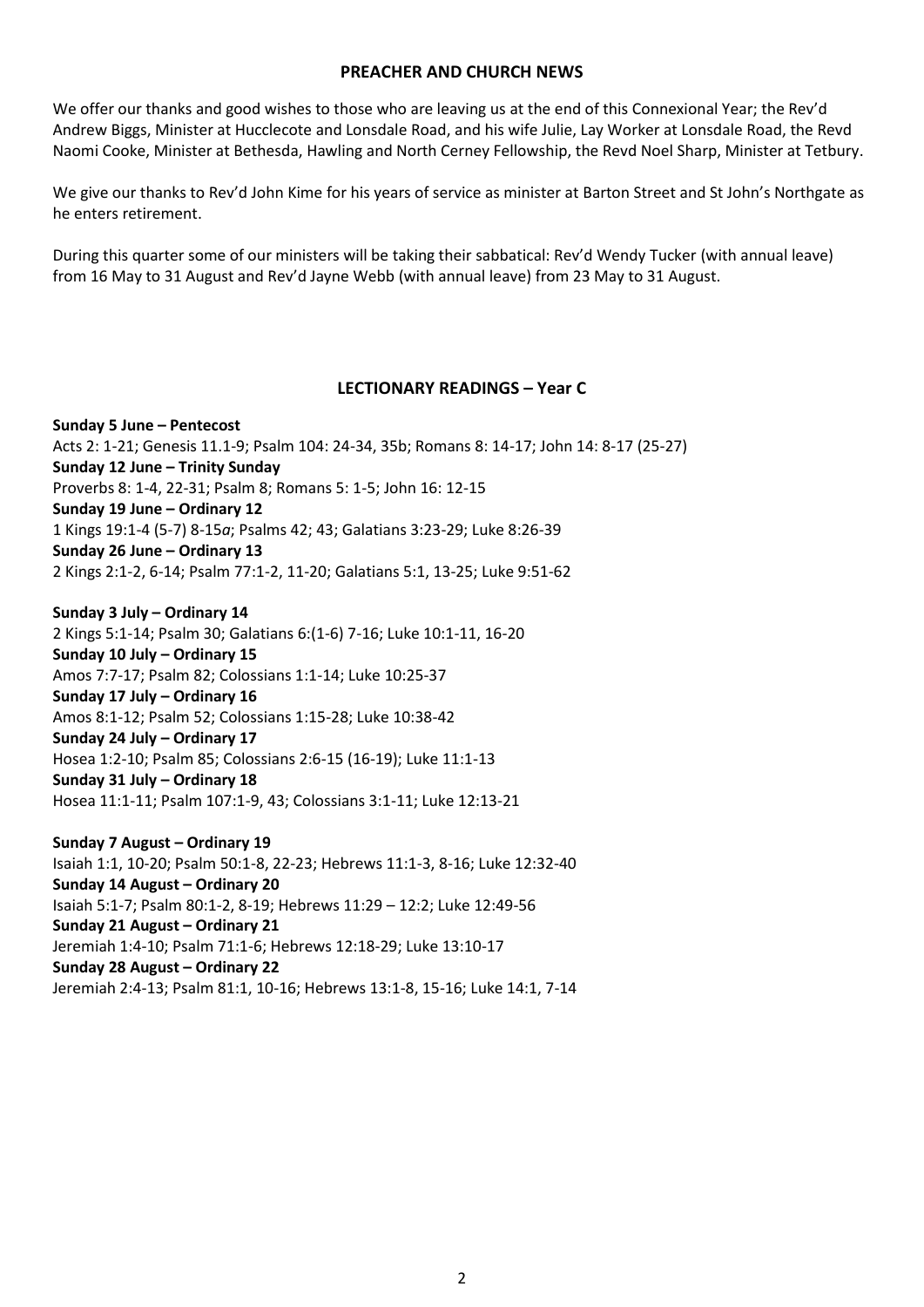## **DIARY DATES**

| Monday 6 June         | Local Preachers & Worship Leaders Meeting - Central | TBC. | 7.30pm |
|-----------------------|-----------------------------------------------------|------|--------|
| Tuesday 7 June        | Local Preachers & Worship Leaders Meeting - North   | TBC  | 7.30pm |
| Wednesday 8 June      | Local Preachers & Worship Leaders Meeting - South   | TBC  | 7.30pm |
| Thursday 9 June       | Local Preachers & Worship Leaders Meeting - West    | TBC  | 7.30pm |
| Wednesday 13 July     | Social & Climate Justice Group                      | TBC. | 2pm    |
| Thursday 1 September  | Circuit Executive                                   | Zoom | 9.30am |
| Thursday 8 September  | <b>Finance Support Group</b>                        | Zoom | 7.30pm |
| Saturday 10 September | <b>Bristol Representative Synod</b>                 |      | 9.30am |
| Tuesday 13 September  | Local Preachers & Worship Leaders Meeting - All     | TBC  | 7.30pm |
| Sunday 18 September   | <b>Circuit Assembly</b>                             | TBC  | 3pm    |

# **MINISTERS** (with church responsibilities in the Circuit) **DAYS OFF**

| <b>Minister</b>          | Day Off            | <b>Minister</b>      | Day Off                                      |
|--------------------------|--------------------|----------------------|----------------------------------------------|
| <b>Andrew Biggs</b>      | Friday             | Rachel Leather       | Saturday                                     |
| Peter Clarkson           | To be confirmed    | John McNeill         | Friday                                       |
| Naomi Cooke              | Friday             | <b>Esther Mason</b>  | Part time - varies                           |
| <b>Denise Hargreaves</b> | Monday             | Sue Peat             | Friday                                       |
| John Hellyer             | Friday             | Noel Sharp           | Working days:                                |
|                          |                    |                      | Weds & Fridays + $1^{st}$ & $3^{rd}$ Sundays |
| Rachel Hope              | Friday             | <b>Phil Summers</b>  | Friday or Monday                             |
| Michelle Ireland         | Monday             | <b>Wendy Tucker</b>  | Friday                                       |
| John Kime                | Part time - varies | <b>Martin Turner</b> | Friday                                       |
| David King               | Part time – varies | Jayne Webb           | Friday                                       |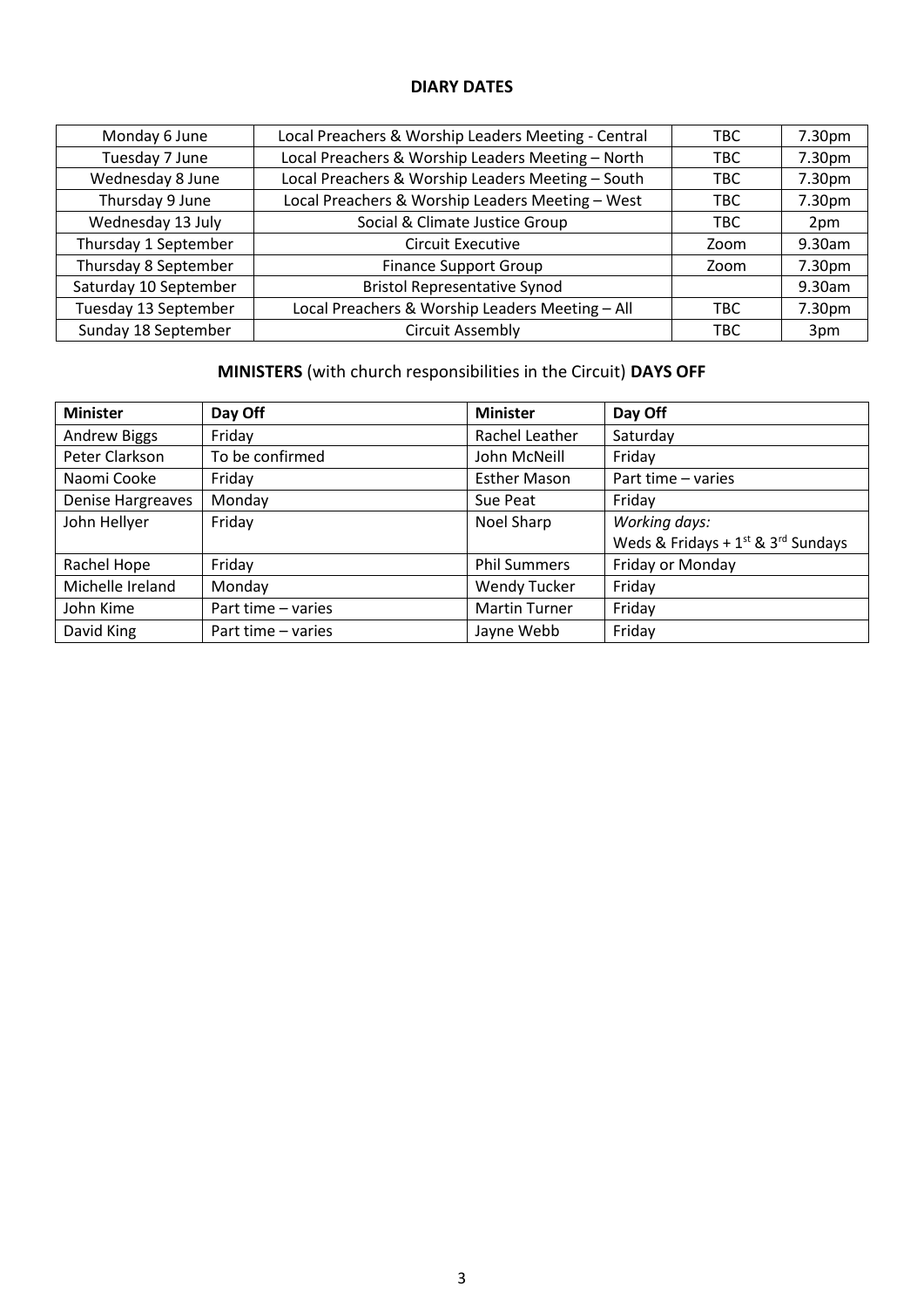|                                            |                |                       | <b>JUNE</b>                     |                          |                    |
|--------------------------------------------|----------------|-----------------------|---------------------------------|--------------------------|--------------------|
| <b>SUMMER 2022</b>                         |                | 5                     | 12                              | 19                       | 26                 |
| Lectionary Year C                          |                | Pentecost             | <b>Trinity Sunday</b>           | Ord 12                   | Ord 13             |
| <b>AT HOME WORSHIP</b>                     |                | A Biggs               | <b>Summers</b>                  | Ireland                  | Hellyer            |
| <b>ABBEYDALE</b><br><b>CHRISTCHURCH PC</b> | 10.00<br>18.00 | Clarkson<br>LA TIP    | Clarkson<br><b>Clarkson CAF</b> | <b>Ireland HC</b>        | Massey             |
| <b>AMBERLEY</b><br><b>RH</b>               | 8.00<br>10.00  | LA CofE<br>LA CofE    | LA CofE<br>LA CofE              | LA CofE<br>LA CofE       | Hope HC<br>LA CofE |
| <b>APPERLEY JW</b>                         | 11.00          |                       | Ward HC                         |                          | Grecian            |
| <b>AYLBURTON MI</b>                        | 10.30          | Alan Jackson          | Ireland HC                      | Peat CA                  | Norman             |
| <b>BAILEY LANE END DH</b>                  | 18.00          | 17.00 SOP             | <b>Hellyer HC</b>               | LA                       | Ireland            |
| <b>BARTON STREET JK</b>                    | 10.30          | King                  | Kime HC                         | Hellyer                  | Kime               |
| <b>BETHESDA</b><br><b>NC</b>               | 10.30<br>15.00 | Cooke HC <sub>B</sub> | Cooke                           | LA MH<br><b>Butler Z</b> | Cooke JC           |
| <b>BISHOP'S CLEEVE</b><br>RL               | 10.30<br>18.30 | Yates HC              | Leather                         | Haines<br>Leather CAF    | Leather            |
| <b>CAM PS</b>                              | 10.30          | Alison Jackson        | Hobbs                           | <b>Marshall T</b>        | Maxwell            |
| <b>CHURCHDOWN JM</b>                       | 10.30          | Hobbs                 | <b>McNeill P AAW</b>            | Cooke HC                 | McNeill            |
| <b>CINDERFORD DH</b>                       | 10.30          | Garner T              | Norman                          | Hargreaves HC            | Haines             |
| <b>CIRENCESTER ASHCROFT WT</b>             | 10.30          | U @Parish Church      | Green                           | Upton HC                 | Gray               |
| <b>CLEMENTS END MI</b>                     | 18.00          | Ireland               | Haines                          | Ireland HC               | A Biggs            |
| <b>COALWAY MI</b>                          | 10.30          | Ireland               | LA                              | Hobbs                    | Ireland HC         |
| <b>DRYBROOK</b><br>DH                      | 11.00<br>15.00 | Hargreaves HC         | Amos<br>18.00 Ireland H         | Ledger                   | Nott T             |
| <b>DURSLEY PS</b>                          | 10.30          | T Allen               | Summers HC                      | Riddell                  | Pearce             |
| <b>EASTINGTON PS</b>                       | 11.00          | Ward                  | <b>Burgin CAF</b>               | Burgin/Edwards           | Hargreaves HC      |
| <b>FAIRFORD WT</b>                         | 10.30          | Dearsley              | Alison Jackson                  | Zimmerman                | P Allen HC         |
| <b>HARTPURY JM</b>                         | 10.30          | P Turner              | Guttridge                       | <b>McNeill HC</b>        | Wills/Ledger A     |
| <b>HAWLING NC</b>                          | 18.00          | Cooke                 | --                              | Cooke HC                 | --                 |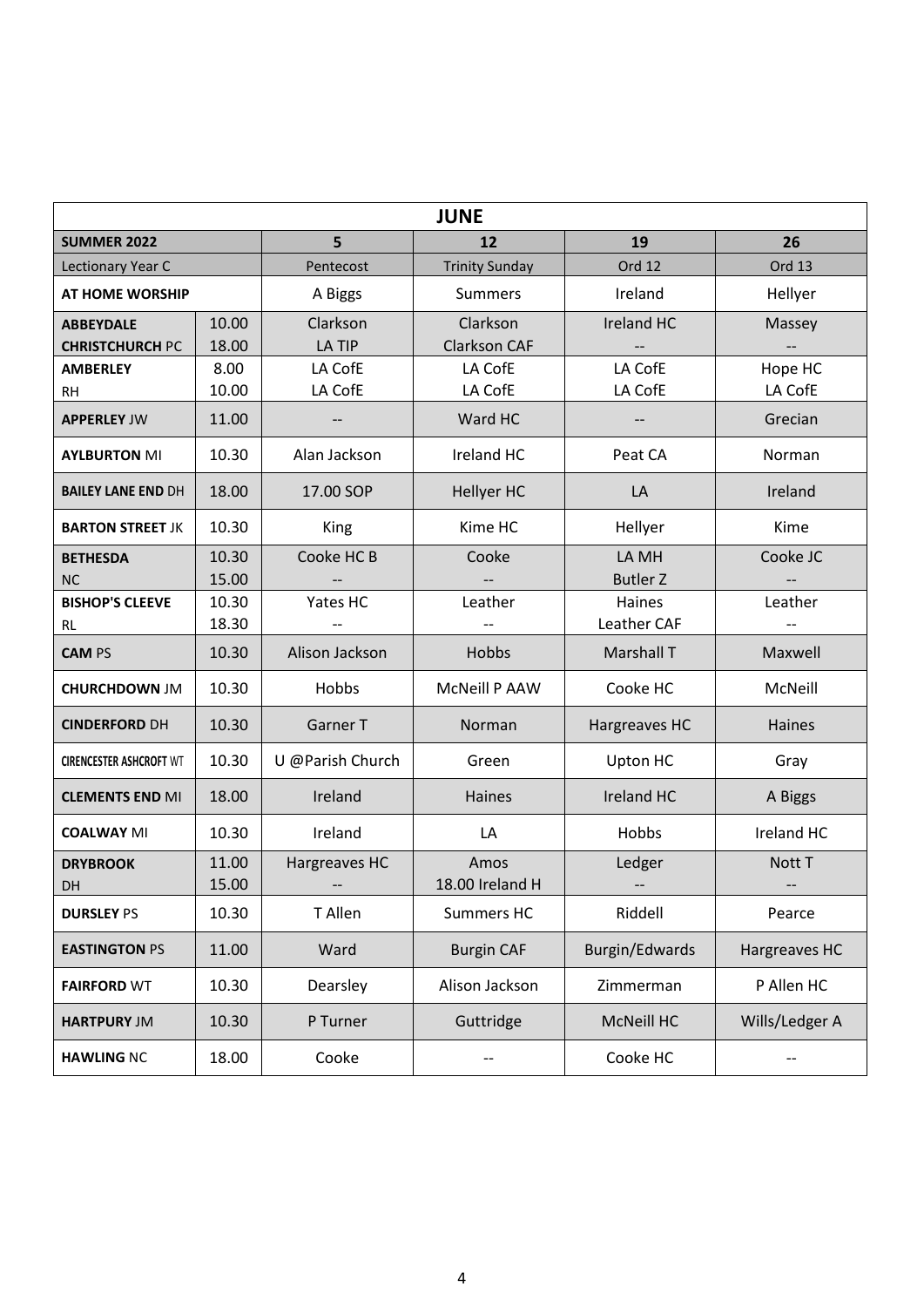|                                             |                |                                      | <b>JUNE</b>              |                       |                            |
|---------------------------------------------|----------------|--------------------------------------|--------------------------|-----------------------|----------------------------|
| <b>SUMMER 2022</b>                          |                | 5                                    | 12                       | 19                    | 26                         |
| Lectionary Year C                           |                | Pentecost                            | <b>Trinity Sunday</b>    | Ord 12                | Ord 13                     |
| <b>AT HOME WORSHIP</b>                      |                | A Biggs                              | <b>Summers</b>           | Ireland               | Hellyer                    |
| <b>HUCCLECOTE</b><br>AB                     | 10.30<br>15.00 | Norman                               | A Biggs<br>Peat BW       | <b>Maxwell CW</b>     | A Biggs HC                 |
| <b>LONSDALE RD</b><br>AB                    | 10.30<br>18.30 | A Biggs HC<br><b>Summers</b>         | Ledger<br>A Biggs        | A Biggs<br>A Biggs HC | D Bennett MH<br>Hargreaves |
| <b>NAILSWORTH EM</b>                        | 10.30          | 9.30 E Mason HC                      | Riddell                  | E Mason               | E Mason/Trykush            |
| <b>NEWENT ST MARY'S DK</b>                  | 10.15          | LA CofE                              | LA CofE                  | LA CofE               | King                       |
| <b>NORTH CERNEY</b><br><b>FELLOWSHIP NC</b> | 18.00          |                                      | Cooke                    |                       |                            |
| PILLOWELL DH                                | 11.00          | Daymond                              | Hargreaves HC            | Norman                | Godden                     |
| <b>QUEDGELEY JM</b>                         | 10.30          | <b>McNeill HC</b>                    | J Jackson                | <b>Buley</b>          | Peat                       |
| <b>RANDWICK RH</b>                          | 11.00          | LA CofE                              | LA CofE                  | Hope HC               | LA CofE                    |
| <b>ST JOHN'S NORTHGATE JK</b>               | 10.30          | Kime HC                              | Hellyer                  | Kime                  | <b>Monkton T</b>           |
| <b>ST MARK'S</b>                            | 10.30          | Seaton HC                            | LA                       | Leather/Attwood       | Ward                       |
| RL                                          | 18.30          | McNeill                              | Leather CAF <sub>Z</sub> | Summers Z             | McNeill HC                 |
| <b>SOUTH CERNEY</b>                         | 09:30          |                                      |                          | LA CAF                |                            |
| <b>WT</b>                                   | 18.00          |                                      | <b>Summers</b>           |                       | Cooke HC                   |
| <b>STONEHOUSE RH</b>                        | 10.30          | Hope                                 | Peat                     | <b>Summers HC</b>     | Linzner                    |
| <b>STROUD ST</b>                            | 10.00          | Allsopp                              | Hope HC                  | Dearsley              | Hope ES                    |
| <b>ALBANS</b>                               | 16.00          |                                      |                          |                       |                            |
| <b>RH</b>                                   | 18.30          | LA                                   | LA CofE                  | Hope TZ               | LA CofE                    |
| <b>TETBURY NS</b>                           | 10.30          | Sharp HC                             | Alan Jackson             | Sharp                 | Hellyer                    |
| <b>TEWKESBURY JW</b>                        | 10.30          | R Clutterbuck HC                     | Pearce                   | Hyne                  | Whiting                    |
| <b>TIBBERTON JK</b>                         | 15.00          |                                      |                          | Kime T@3              |                            |
| <b>WHADDON ST</b><br><b>MICHAEL'S MT</b>    | 10.30<br>18.00 | <b>White CAF</b><br>M Turner/White H | M Turner HC              | White CAF HC          | Collishaw CofE             |
| <b>WINCHCOMBE JW</b>                        | 10.30          | Burnham                              | <b>Buley</b>             | P Turner              | M Smith HC                 |
| <b>WOTTON UNDER EDGE PS</b>                 | 10.15          | <b>Summers</b>                       | <b>Burridge</b>          | Seaton HC             | Summers                    |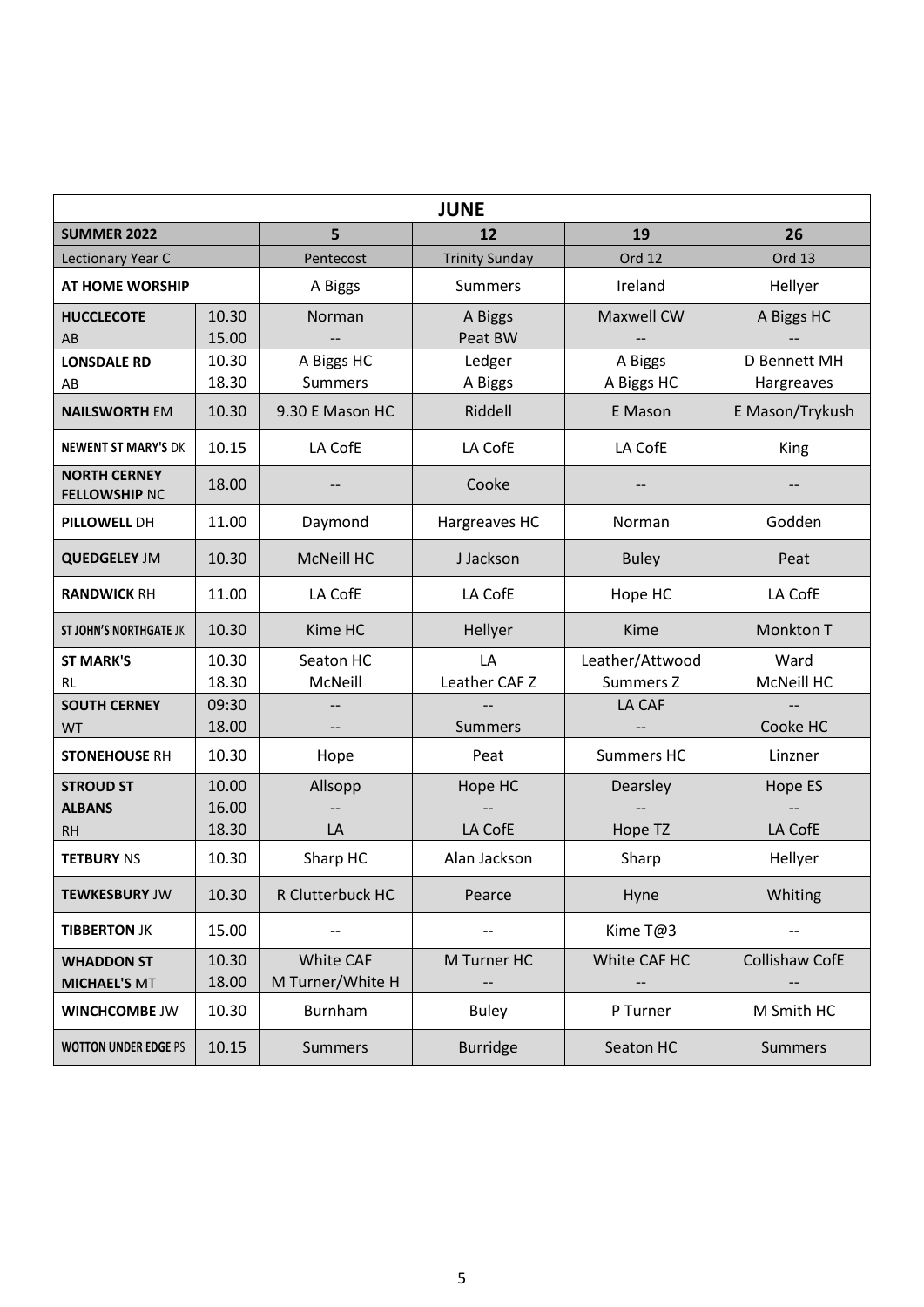| <b>JULY</b>                    |                |                          |                                       |                |                   |                          |
|--------------------------------|----------------|--------------------------|---------------------------------------|----------------|-------------------|--------------------------|
| <b>SUMMER 2022</b>             |                | $\overline{\mathbf{3}}$  | 10                                    | 17             | 24                | 31                       |
| Lectionary Year C              |                | Ord 14                   | <b>Ord 15</b>                         | <b>Ord 16</b>  | Ord 17            | Ord 18                   |
| <b>AT HOME WORSHIP</b>         |                | Ward                     | <b>Summers</b>                        | Leather        | Alan Jackson      | Hellyer                  |
| <b>ABBEYDALE</b>               | 10.00          | Clarkson                 | Clarkson                              | Clarkson       | A Bishop          | Pascoe                   |
| <b>CHRISTCHURCH PC</b>         | 18.00          | LA TIP                   | <b>Clarkson CAF</b>                   | Clarkson K&G   |                   |                          |
| <b>AMBERLEY</b>                | 8.00           | LA CofE                  | LA CofE                               | LA CofE        | LA CofE           | LA CofE                  |
| <b>RH</b>                      | 10.00          | LA CofE                  | LA CofE                               | LA CofE        | Hope HC           | LA CofE                  |
| <b>APPERLEY JW</b>             | 11.00          | $\overline{\phantom{a}}$ | Seaton HC                             |                | LA                | $\overline{\phantom{a}}$ |
| <b>AYLBURTON MI</b>            | 10.30          | Worgan                   | Ireland HC                            | Godden         | Ireland           | LA                       |
| <b>BAILEY LANE END DH</b>      | 18.00          | Hargreaves HC            | Hargreaves OA                         | Haines         | Ireland           | Pascoe                   |
| <b>BARTON STREET JK</b>        | 10.30          | Ledger                   | Kime HC                               | Monkton T      | Kime              | LA                       |
| <b>BETHESDA</b>                | 10.30          | Cooke                    | Cooke HC                              | Carr           | LA                | LA                       |
| <b>NC</b>                      | 15.00          | Linzner                  |                                       |                | <b>Ireland HC</b> |                          |
| <b>BISHOP'S CLEEVE</b>         | 10.30          | Hellyer HC               | Maxwell                               | Leather        | LA                | Carr                     |
| RL                             | 18.30          |                          |                                       | Maxwell CAF    |                   |                          |
| <b>CAM PS</b>                  | 10.30          | <b>Summers HC</b>        | Zimmerman                             | LA             | <b>Burridge</b>   | <b>Summers B</b>         |
| <b>CHURCHDOWN JM</b>           | 10.30          | Linzner                  | Ward AfC                              | McNeill HC     | Norman            | LA                       |
| <b>CINDERFORD DH</b>           | 10.30          | P Turner                 | Haines                                | LA             | Seaton HC         | M Turner                 |
| <b>CIRENCESTER ASHCROFT WT</b> | 10.30          | Maxwell                  | LA                                    | Green          | Zimmerman         | Upton HC                 |
| <b>CLEMENTS END MI</b>         | 18.00          | <b>Garner T</b>          | Nott T                                | Ireland HC     | LA                | Ireland                  |
| <b>COALWAY MI</b>              | 10.30          | Haines                   | <b>Butler</b>                         | Ireland        | LA                | Ireland HC               |
| <b>DRYBROOK</b><br>DH          | 11.00<br>15.00 | Hargreaves HC            | LA                                    | Amos           | Garner T          | LA                       |
|                                |                |                          |                                       |                |                   |                          |
| <b>DURSLEY PS</b>              | 10.30          | Marshall T               | Summers HC                            | Wills          | T Allen           | LA                       |
| <b>EASTINGTON PS</b>           | 11.00          | <b>King</b>              | <b>Burgin CAF</b>                     | Burgin/Edwards | Maxwell           | LA                       |
| <b>FAIRFORD WT</b>             | 10.30          | Cracknell                | LA                                    | Alison Jackson | Dearsley          | Scoones                  |
| <b>HARTPURY JM</b>             | 10.30          | Pascoe                   | McNeill HC AfC                        | <b>Summers</b> | LA                | LA                       |
| <b>HAWLING NC</b>              | 18.00          | Cooke                    | $\hspace{0.05cm}$ – $\hspace{0.05cm}$ | McNeill HC     | --                | <b>Summers</b>           |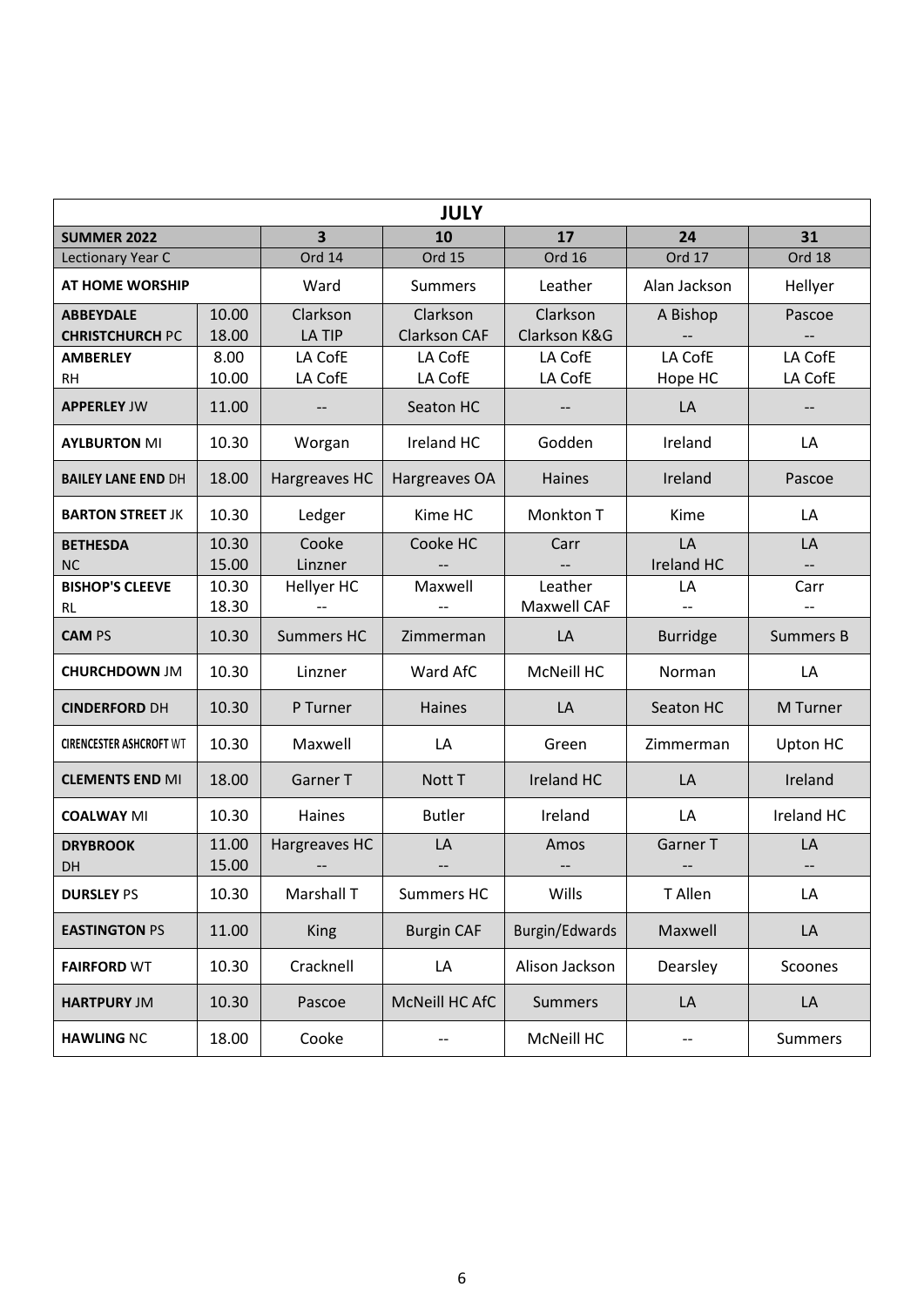|                                             |       |                         | <b>JULY</b>             |                            |                |                          |
|---------------------------------------------|-------|-------------------------|-------------------------|----------------------------|----------------|--------------------------|
| <b>SUMMER 2022</b>                          |       | $\overline{\mathbf{3}}$ | 10                      | 17                         | 24             | 31                       |
| Lectionary Year C                           |       | Ord 14                  | <b>Ord 15</b>           | <b>Ord 16</b>              | Ord 17         | Ord 18                   |
| <b>AT HOME WORSHIP</b>                      |       | Ward                    | <b>Summers</b>          | Leather                    | Alan Jackson   | Hellyer                  |
| <b>HUCCLECOTE</b>                           | 10.30 | LA                      | A Biggs HC              | Hyne P                     | J Jackson      | LA                       |
| AB                                          | 15.00 |                         | LA BW                   |                            |                |                          |
| <b>LONSDALE RD</b>                          | 10.30 | A Biggs/J Biggs CA HC   | Grecian                 | LA                         | Monkton T      | LA                       |
| AB                                          | 18.30 | A Biggs CA              |                         | Kime                       | McNeill HC     | Hellyer                  |
| <b>NAILSWORTH EM</b>                        | 10.30 | Radford HC              | E Mason                 | Law                        | LA LA          | <b>Trykush LA</b>        |
| <b>NEWENT ST MARY'S DK</b>                  | 10.15 | LA CofE                 | LA CofE                 | LA CofE                    | King HC        | LA CofE                  |
| <b>NORTH CERNEY</b><br><b>FELLOWSHIP NC</b> | 18.00 | $-$                     |                         |                            |                |                          |
| PILLOWELL DH                                | 11.00 | Hyne                    | Hargreaves<br><b>HC</b> | LA                         | Haines         | Garner T                 |
| <b>QUEDGELEY JM</b>                         | 10.30 | <b>McNeill HC</b>       | Alan Jackson AfC        | LA                         | McNeill        | <b>Hellyer HC</b>        |
| <b>RANDWICK RH</b>                          | 11.00 | LA CofE                 | LA CofE                 | Hope HC                    | LA CofE        | LA CofE                  |
| <b>ST JOHN'S NORTHGATE JK</b>               | 10.30 | Kime HC                 | Yates                   | Kime                       | LA             | Monkton T                |
| <b>ST MARK'S</b>                            | 10.30 | Leather AAW             | Leather HC AfC          | Austin                     | Leather B      | LA                       |
| RL                                          | 18.30 | Kime                    | 19.00 Hellyer CMS       |                            | Kime HC        | LA CAF                   |
| <b>SOUTH CERNEY</b>                         | 09:30 | Peat                    |                         | LA CAF                     |                | LA                       |
| <b>WT</b>                                   | 18.00 |                         | LA                      |                            | Leather HC     |                          |
| <b>STONEHOUSE RH</b>                        | 10.30 | Riddell                 | Hope HC CA              | Burnham                    | Marshall T     | LA                       |
| <b>STROUD ST</b>                            | 10.00 | LA                      | Cracknell               | LA                         | LA             | Hope HC                  |
| <b>ALBANS</b>                               | 16.00 |                         |                         |                            |                | Hope                     |
| <b>RH</b>                                   | 18.30 | LA                      | LA                      | Hope SOP                   | LA CofE        | $\overline{\phantom{a}}$ |
| <b>TETBURY NS</b>                           | 10.30 | Sharp HC                | LA                      | LA                         | Sharp          | Hyne                     |
| <b>TEWKESBURY JW</b>                        | 10.30 | Ward HC                 | LA                      | LA                         | Wills          | LA                       |
| <b>TIBBERTON JK</b>                         | 15.00 | --                      | --                      | 10.00 U @Court Grounds T@3 | --             | --                       |
| <b>WHADDON ST</b>                           | 10.30 | <b>White CAF</b>        | M Turner HC             | White CAF HC               | Collishaw CofE | Pearce                   |
| <b>MICHAEL'S MT</b>                         | 18.00 | M Turner/White H        |                         |                            |                |                          |
| <b>WINCHCOMBE JW</b>                        | 10.30 | Pearce                  | Pascoe                  | LA                         | LA             | Daymond HC               |
| <b>WOTTON UNDER EDGE PS</b>                 | 10.15 | Alison Jackson          | Hellyer                 | Riddell HC                 | LA             | LA                       |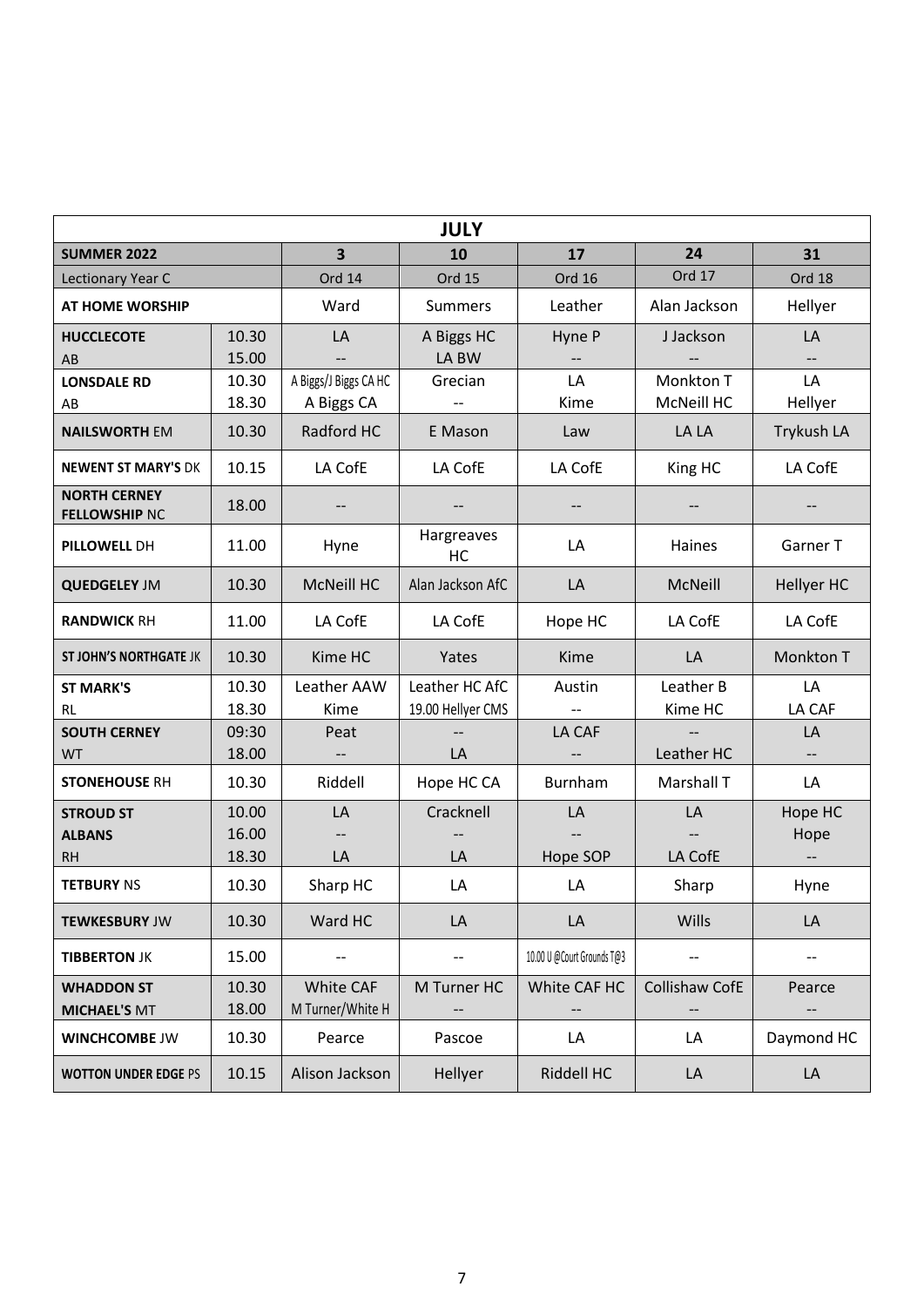|                                            |                |                           | <b>AUGUST</b>                    |                          |                                |
|--------------------------------------------|----------------|---------------------------|----------------------------------|--------------------------|--------------------------------|
| <b>SUMMER 2022</b>                         |                | $\overline{7}$            | 14                               | 21                       | 28                             |
| Lectionary Year C                          |                | Ord 19                    | Ord 20                           | Ord 21                   | Ord 22                         |
| <b>AT HOME WORSHIP</b>                     |                | Pascoe                    | <b>Burridge</b>                  | Ireland                  | Leather                        |
| <b>ABBEYDALE</b><br><b>CHRISTCHURCH PC</b> | 10.00<br>18.00 | Clarkson<br><b>LA TIP</b> | Clarkson<br><b>Clarkson CAF</b>  | Clarkson<br>Clarkson K&G | <b>B</b> Bishop                |
| <b>AMBERLEY</b>                            | 8.00           | LA CofE                   | LA CofE                          | LA CofE                  | Hope HC                        |
| <b>RH</b>                                  | 10.00          | LA CofE                   | LA CofE                          | LA CofE                  | LA CofE                        |
| <b>APPERLEY JW</b>                         | 11.00          |                           | Ward HC                          |                          | LA                             |
| <b>AYLBURTON MI</b>                        | 10.30          | Amos                      | Ireland HC                       | Adlam                    | LA                             |
| <b>BAILEY LANE END DH</b>                  | 18.00          | Hargreaves HC             | Hobbs                            | Hargreaves               | Peat                           |
| <b>BARTON STREET JK</b>                    | 10.30          | <b>Buley</b>              | Hellyer HC                       | Norman                   | Whiting                        |
| <b>BETHESDA</b>                            | 10.30          | King HC                   | J Jackson                        | Alan Jackson             | LA                             |
| <b>NC</b>                                  | 15.00          |                           |                                  | Leather Z<br>Leather     |                                |
| <b>BISHOP'S CLEEVE</b><br>RL               | 10.30<br>18.30 | Daymond HC                | Peat<br>$\overline{\phantom{a}}$ | Alison Jackson CAF       | LA<br>$\overline{\phantom{a}}$ |
| <b>CAM PS</b>                              | 10.30          | Grecian                   | Law                              | Riddell HC               | Alan Jackson                   |
| <b>CHURCHDOWN JM</b>                       | 10.30          | Guttridge                 | Carr                             | <b>McNeill HC</b>        | LA                             |
| <b>CINDERFORD DH</b>                       | 10.30          | Garner T                  | Godden                           | Hargreaves HC            | LA                             |
| <b>CIRENCESTER ASHCROFT WT</b>             | 10.30          | P Turner                  | LA                               | LA                       | M Turner HC                    |
| <b>CLEMENTS END MI</b>                     | 18.00          | Worgan                    | Ireland HC                       | Amos                     | Hargreaves                     |
| <b>COALWAY MI</b>                          | 10.30          | Norman                    | Nott T                           | Ireland HC               | Garner T                       |
| <b>DRYBROOK</b><br>DH                      | 11.00<br>15.00 | Hargreaves HC             | Burnham/Garner T A               | <b>Garner T</b>          | Ward                           |
| <b>DURSLEY PS</b>                          | 10.30          | Radford                   | Upton HC                         | LA                       | Alison Jackson                 |
| <b>EASTINGTON PS</b>                       | 11.00          | Linzner                   | <b>Burgin CAF</b>                | <b>Summers HC</b>        | Law                            |
| <b>FAIRFORD WT</b>                         | 10.30          | LA                        | Green                            | <b>Stranks</b>           | Upton HC                       |
| <b>HARTPURY JM</b>                         | 10.30          | Seaton HC                 | Hyne                             | Daymond                  | McNeill                        |
| <b>HAWLING NC</b>                          | 18.00          | Hellyer HC                |                                  | LA                       |                                |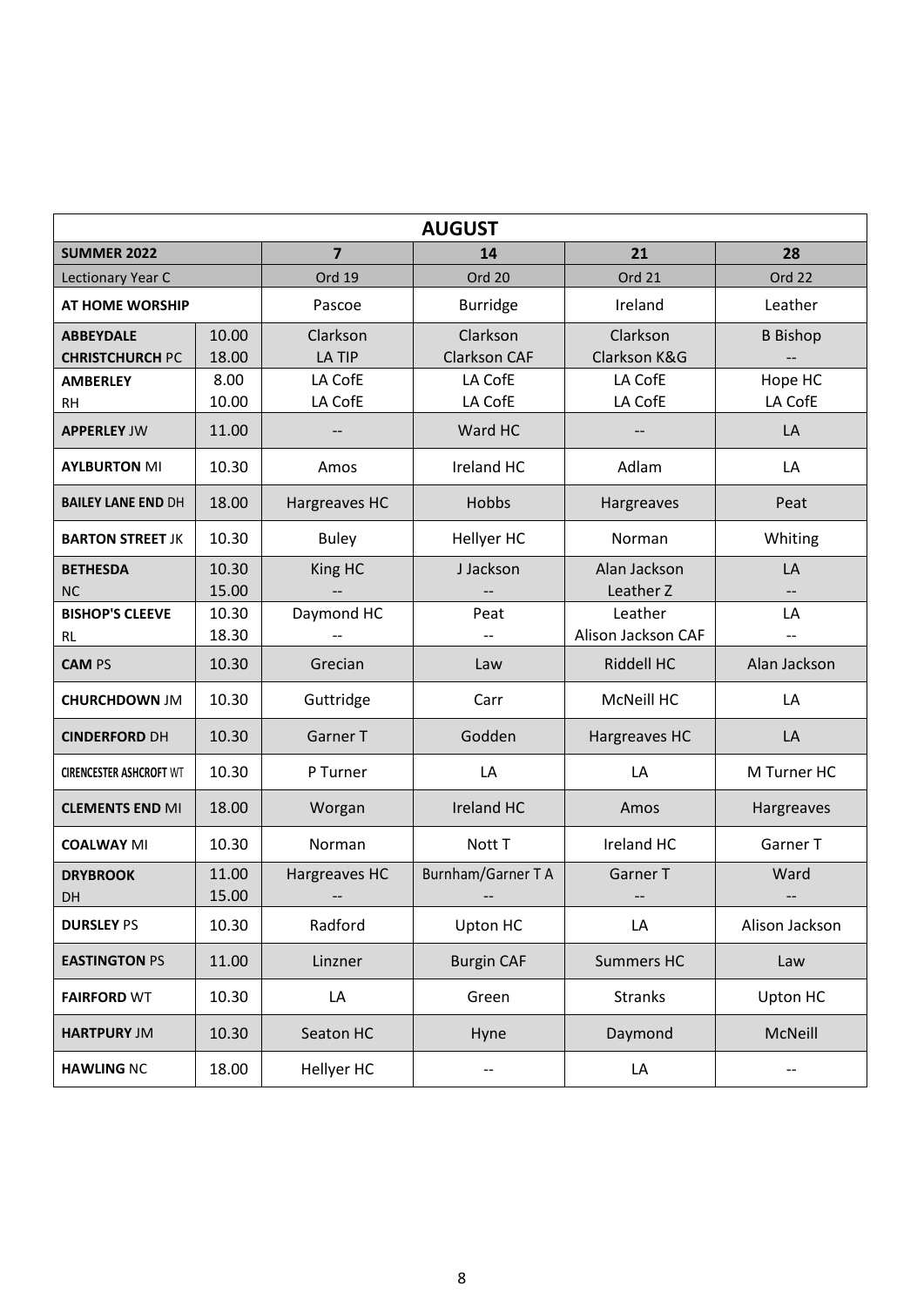|                                             |                |                               | <b>AUGUST</b>           |                   |                |
|---------------------------------------------|----------------|-------------------------------|-------------------------|-------------------|----------------|
| <b>SUMMER 2022</b>                          |                | $\overline{7}$                | 14                      | 21                | 28             |
| Lectionary Year C                           |                | Ord 19                        | Ord 20                  | Ord 21            | Ord 22         |
| <b>AT HOME WORSHIP</b>                      |                | Pascoe                        | <b>Burridge</b>         | Ireland           | Leather        |
| <b>HUCCLECOTE</b>                           | 10.30          | Lewis                         | Colby                   | Hellyer CW/HC     | LA             |
| AB                                          | 15.00          |                               | Leather BW              |                   | $-$            |
| <b>LONSDALE RD</b>                          | 10.30          | Ward HC                       | Monkton T               | D Bennett         | Ireland        |
| AB                                          | 18.30          | Peat                          | Hargreaves              | <b>McNeill HC</b> | LA             |
| <b>NAILSWORTH EM</b>                        | 10.30          | A Evans HC                    | E Mason                 | E Mason           | Marshall T     |
| <b>NEWENT ST MARY'S DK</b>                  | 10.15          | LA CofE                       | LA CofE                 | King              | LA CofE        |
| <b>NORTH CERNEY</b><br><b>FELLOWSHIP NC</b> | 18.00          |                               | Ward VTBC               |                   |                |
| PILLOWELL DH                                | 11.00          | Hobbs                         | Hargreaves HC           | Guttridge         | LA             |
| <b>QUEDGELEY JM</b>                         | 10.30          | Ledger                        | <b>Butler</b>           | LA                | D Bennett      |
| <b>RANDWICK RH</b>                          | 11.00          | LA CofE                       | LA CofE                 | Hope HC           | LA CofE        |
| <b>ST JOHN'S NORTHGATE JK</b>               | 10.30          | Hellyer HC                    | <b>Buley</b>            | LA                | Lewis          |
| <b>ST MARK'S</b>                            | 10.30          | Maxwell                       | Leather HC              | Monkton T         | J Jackson      |
| RL                                          | 18.30          | LA                            | Leather HC <sub>Z</sub> | Grecian Z         | Ward HC        |
| <b>SOUTH CERNEY</b>                         | 09:30          | Cracknell                     |                         | Dearsley          |                |
| <b>WT</b>                                   | 18.00          |                               | Hellyer                 |                   | Leather HC     |
| <b>STONEHOUSE RH</b>                        | 10.30          | Hope HC                       | Hobbs                   | Peat              | Hope HC        |
| <b>STROUD ST</b>                            | 10.00          | <b>Burridge</b>               | Hope HC                 | Zimmerman         | Peat           |
| <b>ALBANS</b>                               | 16.00          |                               |                         |                   |                |
| <b>RH</b>                                   | 18.30          |                               | LA CofE                 | <b>Burridge</b>   | LA CofE        |
| <b>TETBURY NS</b>                           | 10.30          | T Allen                       | Riddell HC              | LA                | Pye            |
| <b>TEWKESBURY JW</b>                        | 10.30          | R Clutterbuck HC              | LA                      | Seaton            | Leather        |
| <b>TIBBERTON JK</b>                         | 15.00          |                               |                         | Hellyer T@3       |                |
| <b>WHADDON ST</b><br><b>MICHAEL'S MT</b>    | 10.30<br>18.00 | White CAF<br>M Turner/White H | M Turner HC             | White CAF/HC      | Collishaw CofE |
| <b>WINCHCOMBE JW</b>                        | 10.30          | D Bennett                     | Ledger                  | Ward HC           | <b>Buley</b>   |
| <b>WOTTON UNDER</b><br><b>EDGE PS</b>       | 10.15          | Zimmerman                     | <b>Summers HC</b>       | Colby             | Hargreaves     |